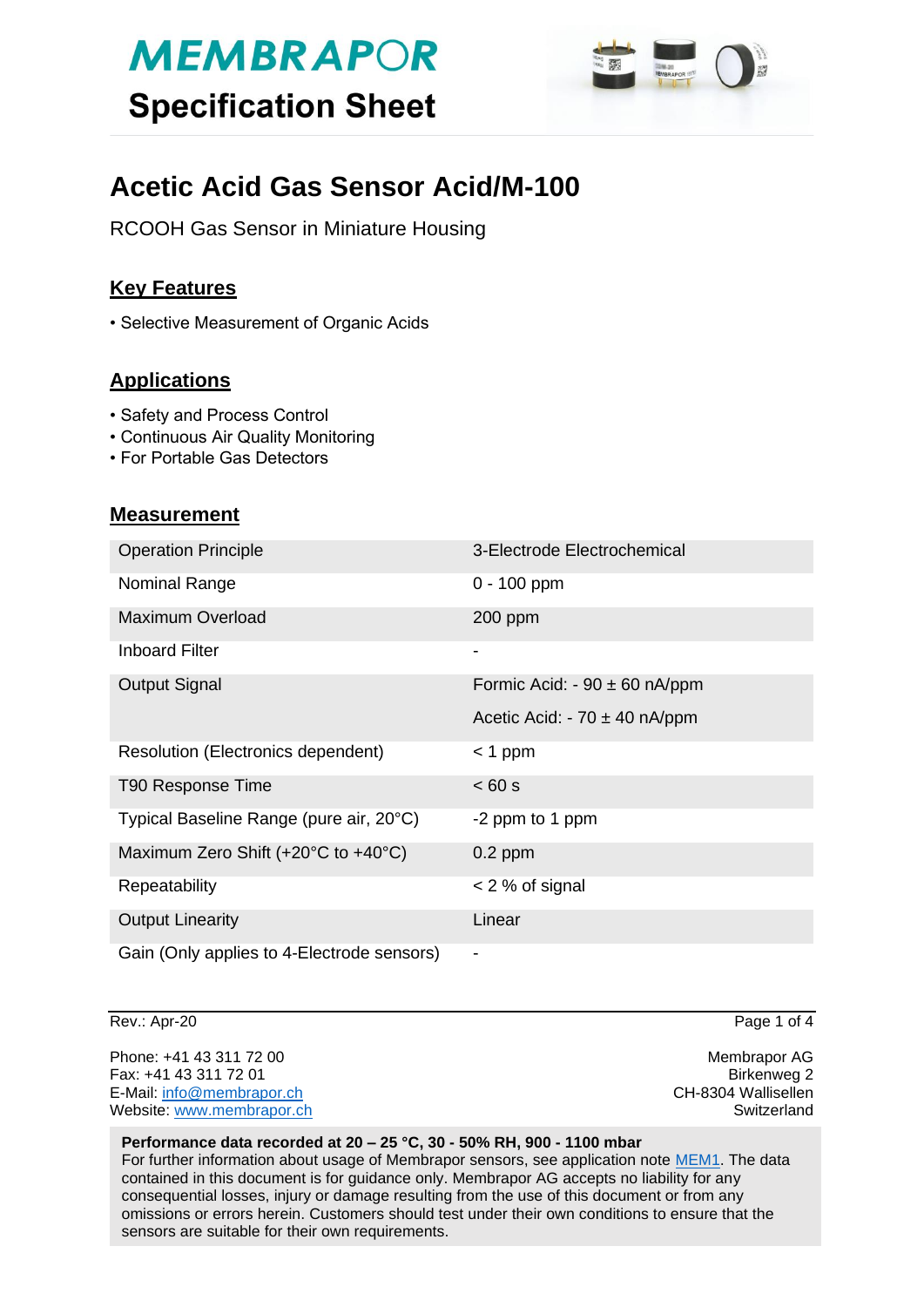# **MEMBRAPOR Specification Sheet**



# **Acetic Acid Gas Sensor Acid/M-100**

| <b>Electrical</b>                      |                                 |
|----------------------------------------|---------------------------------|
| <b>Rec. Load Resistor</b>              | $10 - 33 \Omega$                |
| Bias (V_Sens-V_Ref)                    | not allowed                     |
| Conformity to RoHS directive           | <b>RoHS Compliance</b>          |
| <b>Environmental</b>                   |                                 |
| <b>Relative Humidity Range</b>         | 15 % to 90 % RH non-condensing  |
| <b>Temperature Range</b>               | -10 °C to 50 °C                 |
| Pressure Range                         | Atmospheric ± 10%               |
| <b>Pressure Coefficient</b>            | N.D.                            |
| <b>Humidity Effect</b>                 | None                            |
| <b>Lifetime</b>                        |                                 |
| <b>Expected Operation Life</b>         | 2 years in air                  |
| Expected Long Term Output Drift in air | < 2 % signal loss per month     |
| <b>Filter Life</b>                     |                                 |
| Storage Life                           | 6 months in container           |
| Rec. Storage Temperature               | $5^{\circ}$ C - 20 $^{\circ}$ C |
| <b>Warranty Period</b>                 | 12 months from date of dispatch |

Rev.: Apr-20 Page 2 of 4

Phone: +41 43 311 72 00 **Membrapor AG** Fax: +41 43 311 72 01 Birkenweg 2 E-Mail: [info@membrapor.ch](mailto:info@membrapor.ch) CH-8304 Wallisellen Website: [www.membrapor.ch](http://www.membrapor.ch/) Switzerland Switzerland Switzerland

#### **Performance data recorded at 20 – 25 °C, 30 - 50% RH, 900 - 1100 mbar**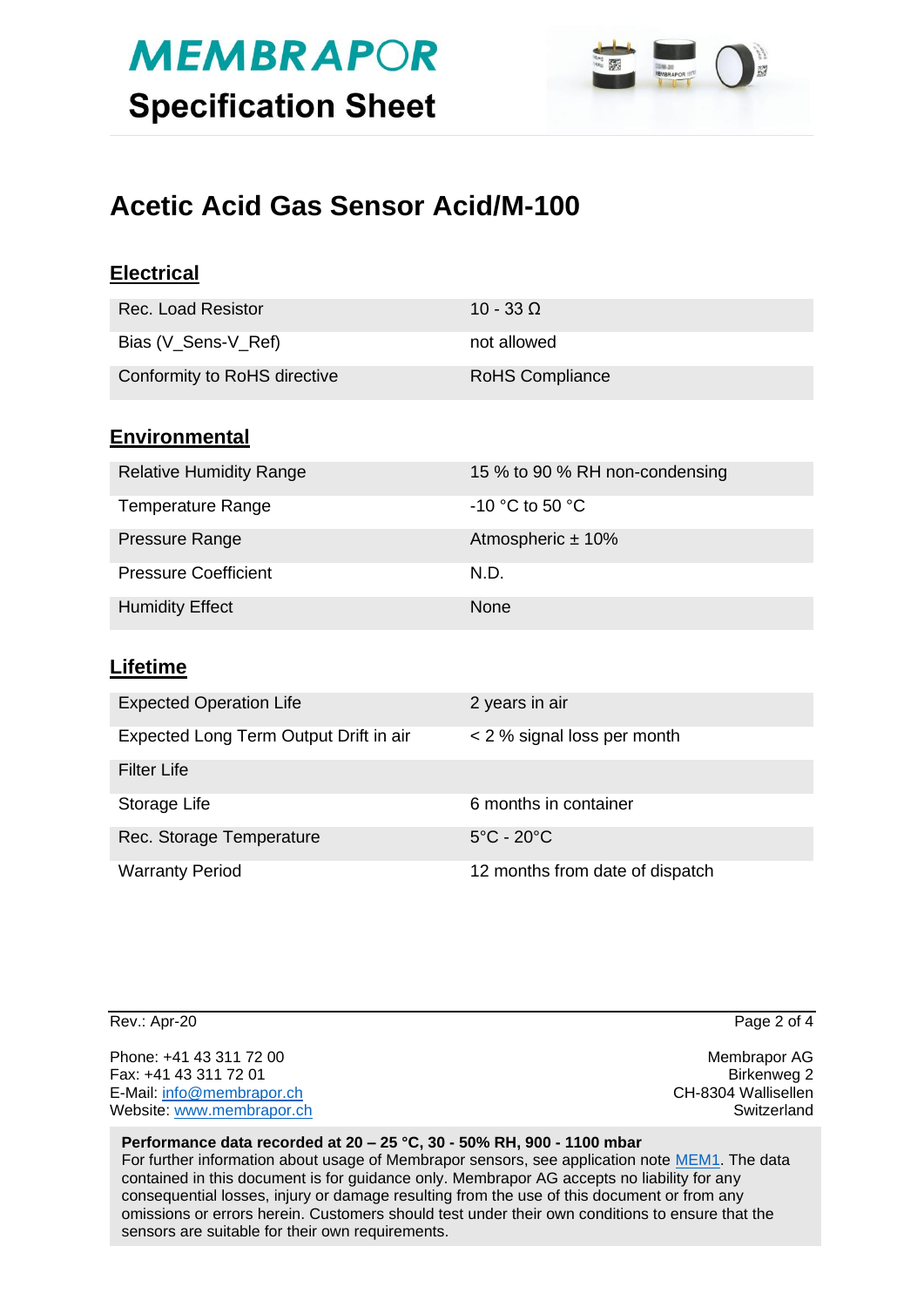



## **Acetic Acid Gas Sensor Acid/M-100**

#### **Miniature-Size Outline Dimensions**

**BOTTOM VIEW SIDE VIEW** 20.5 mm 20 mm Sensing  $-16.4$  mm $-$ Reference  $-15.7$  mm $\rightarrow$ Counter 13.5 mm  $5<sub>mm</sub>$ U  $\overline{\phantom{a}}$ **PCD** Pin Projection  $\check{\varnothing}$  1.5 mm Pins **18 mm** on 13.5 mm PCD

 $± 0.10$  mm

#### **Mechanical**

| Weight           | 5.5 <sub>q</sub> |
|------------------|------------------|
| Orientation      | Anv              |
| Housing material | Polycarbonate    |

| Rev.: Apr-20                                                                                               | Page 3 of 4                                                       |
|------------------------------------------------------------------------------------------------------------|-------------------------------------------------------------------|
| Phone: +41 43 311 72 00<br>Fax: +41 43 311 72 01<br>E-Mail: info@membrapor.ch<br>Website: www.membrapor.ch | Membrapor AG<br>Birkenweg 2<br>CH-8304 Wallisellen<br>Switzerland |
| Performance data recorded at 20 - 25 °C, 30 - 50% RH, 900 - 1100 mbar                                      |                                                                   |